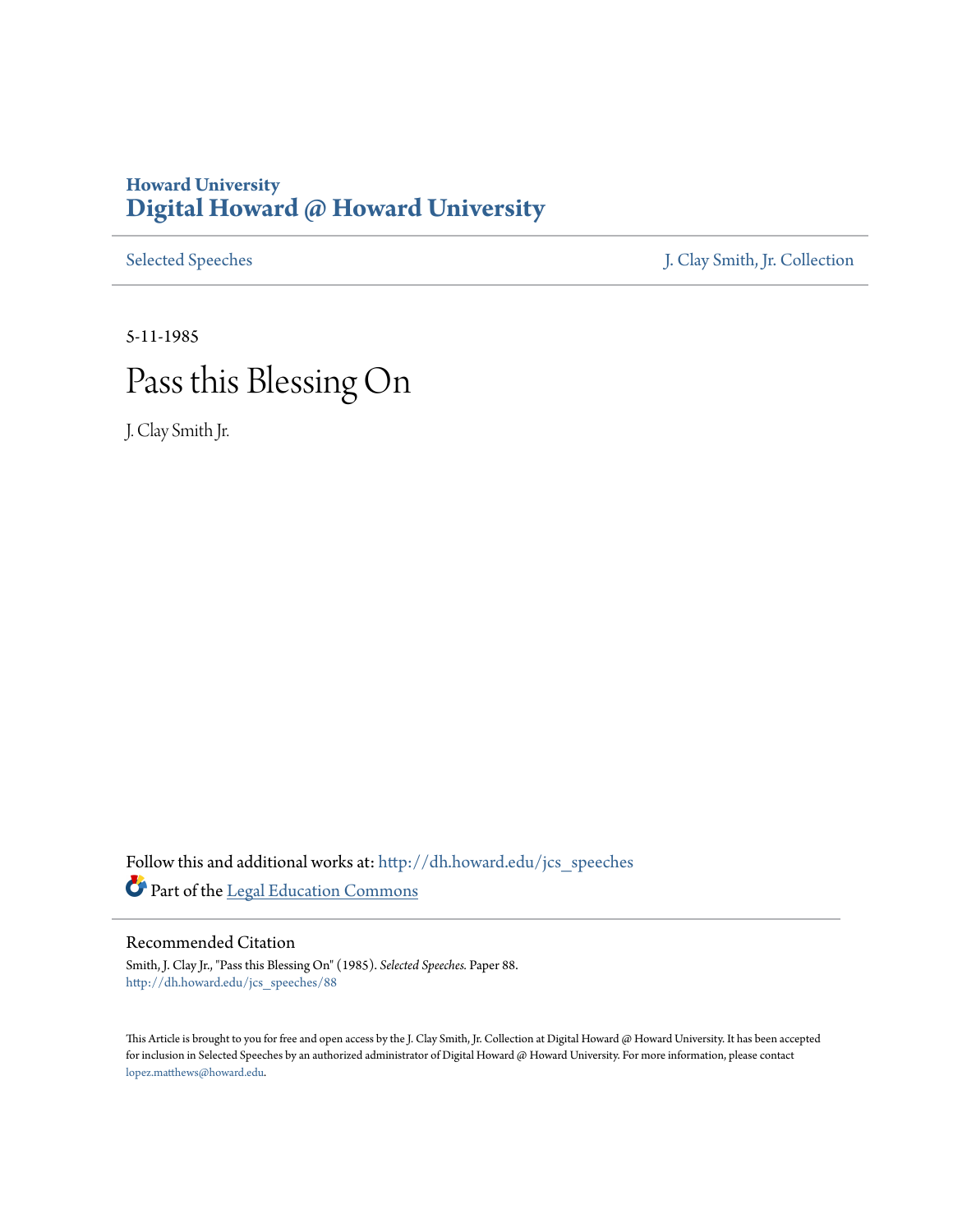# PASS THIS BLESSING ON

 $\begin{picture}(20,20)(-20,0) \put(0,0){\vector(1,0){10}} \put(15,0){\vector(1,0){10}} \put(15,0){\vector(1,0){10}} \put(15,0){\vector(1,0){10}} \put(15,0){\vector(1,0){10}} \put(15,0){\vector(1,0){10}} \put(15,0){\vector(1,0){10}} \put(15,0){\vector(1,0){10}} \put(15,0){\vector(1,0){10}} \put(15,0){\vector(1,0){10}} \put(15,0){\vector(1,0){10}} \put(15,$ i .<br>.<br>.

By J. Clay Smith, Jr.\*

Dean (Oliver) Morse, Members of the law faculty, invited guests, parents, friends, and members of the graduating class of 1985, I am honored to brief this your last case.

The time has finally come to start your careers as prospective lawyers at the bar. You have earned your way through three difficult, and hopefully challenging, years in the portals of the Howard University School of Law.

These three years should have taught you more than the complex rules of Contracts, Torts, Pleadings and Crimes. These years were yours to learn about the capacity of your mind to adjust to pressures of life and to investigate the depth of your inner soul.

You will soon learn, if you have not already done so, that each of you are special to the universe in which you live. You are more special now that you were three years ago because you will soon be privi1edged to serve the public as a lawyer.

When you entered law school, I would wager that after the first week you doubted whether you would ever see this commencement day. Perhaps some of you doubted whether you would see this day two weeks ago. But, here you are -- ready to slip on the wedding band of the sacred public trust as lawyers.

During these years as students, you have been in a laboratory of preparation. Some of you have already decided -- perhaps too soon - that you do

1 O T

<sup>\*</sup>Professor of Law, Howard University School of Law. Delivered on May 11, 1985 at the Howard Uni versi ty School of Law Degree Presentation Ceremony.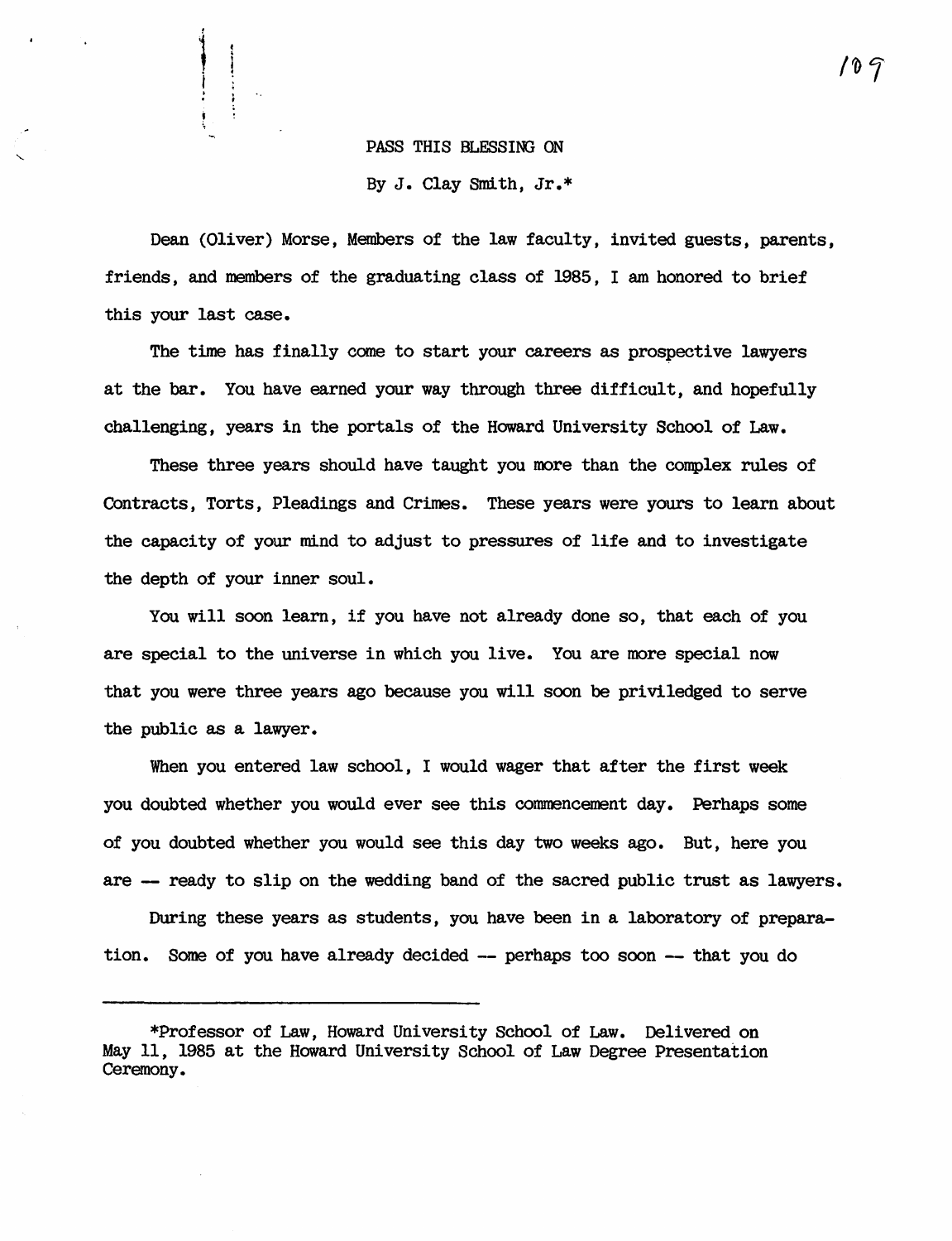not desire to practice law. You will leave here today spread to the winds. You will leave our legal laboratory. Same guidance is therefore in order because when you step away from this laboratory today, you will enter another -- one in which you will remain for the rest of your lives. However, should you choose to use the tools that you have learned here, remember that you represent 116 years of legal tradition; remember that you are of a movement that is much larger than the Class of 1985. Remember the efforts that were made made by your law teachers  $-$  sometimes imperfectly  $-$  to prepare you to lead your generation into the Twenty-First Century.

# First, Honesty.

We urge you to be honest with the assets of your clients. You may never be a rich lawyer, but there is no poorer lawyer than one who has been found to be dishonest and untrustworthy. Your clients will often take their signal from you on questions of propriety. If they see you bend with the shiver of the wind, they may be mislead and will bend to impropriety also. However, if they see a strong and principled lawyer, one able to repel the invitation for purposeful irregularities, they may seek to emulate your strength and your abhorrence to shady business practices.

A lawyer never knows - as a teacher never knows -- when a member of the public is waiting to be lead or taught about the perimeters of what is right or wrong. The robes that you wear today and the diploma that you will receive in hand today attest to our faith in you that you will never betray the trust of the public in our learned profession. Be honest.

 $-2 -$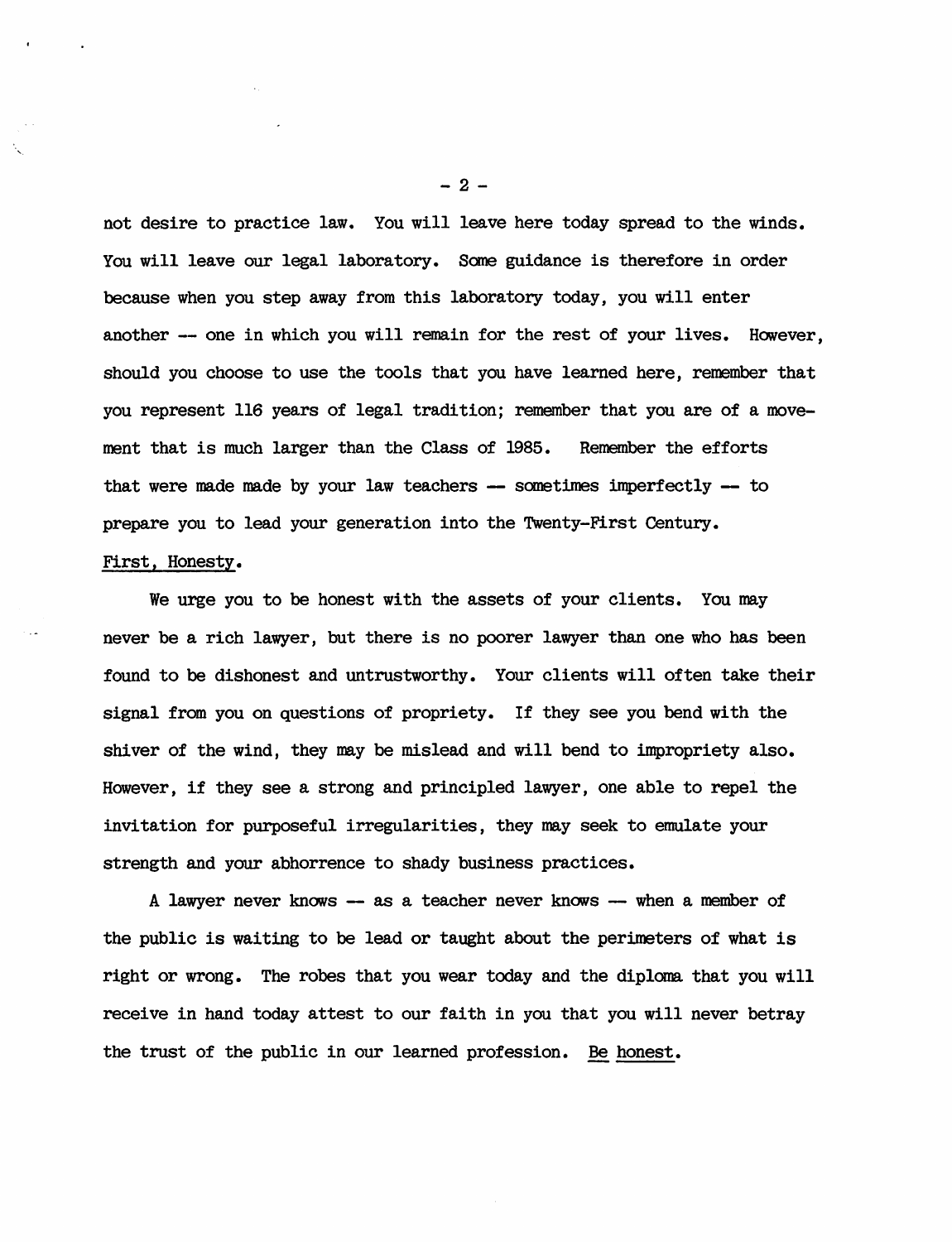## Second, Believe In Yourself.

We urge you to believe in yourself. Timidity is a natural feeling for a new lawyer. However, so is the belief in one's ability. Take time to get to know who you are, and what you are. A lawyer, like any other professional charged with the responsibility of caring for people must be mindful of their frailties as human beings. It is the lack of recognition of one's limitations that is often our greatest malady. Believe in yourself, but make yourself, and your flaws, a lifetime study.

#### Third, Respect Others.

Respect others, even if others fail or are incapable of respecting you. Respect for your peers at the bar is critical as it will cause you never to underestimate your adversary. It is too easy not to respect your fellow man. However, you have learned here at this law school that your classmates - many against great odds  $-$  will walk across this platform today with you. They deserve, and they have earned, your respect.

Some of you will graduate with honors. You are to be congratulated. We laud your academic enterprise. However, all graduates will leave these grounds with honor today. All of you deserve respect; all of you must respect each other.

### Fourth, Learn The Principles of Leadership.

The public looks to lawyers to be fair and just leaders. Why? You know the law; you possess the power of interpretation and the power to persuade and alter public opinion. Hence, you will be called upon and the people will came to depend on you to demonstrate that you can lead them with honor,

 $-3 -$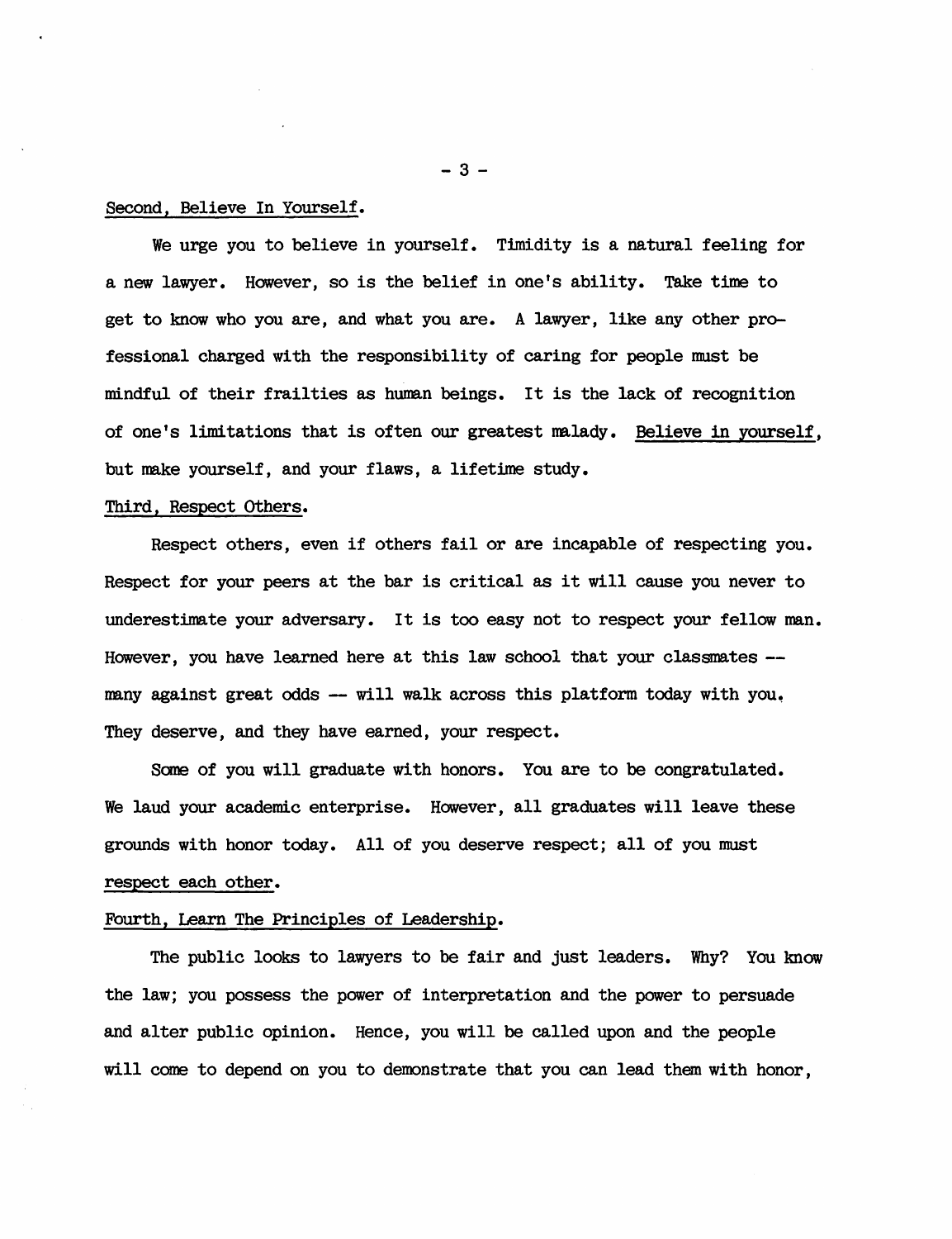dignity and integrity. But remember, a good leader must also have the capacity to be a good and loyal follower. No leader is without flaws. Leaders need the help of those around them, and lawyers will often find themselves helping and holding the hand of the leader -- even at times when the leader doesn't know he or she needs a helping hand.

#### Fifth, Prepare For Defeat.

The legal society in which you are entering as professionals loves winners. No one seems to love a loser. However, lawyers are born to win and to lose. You must prepare for both. Win with grace and lose with grace for there is always a tomorrow for winners to lose and losers to win. Our profession is one of advocacy, one of gentle men and gentle women, not one of barbarians. Praise your victors when you lose in the fray of legal contest for they will know that you are blessed with the rare gift of humility. Sixth, Never Forget The Mission.

The mission of Howard Law School is broad and is often defined by the faculty in diverse ways. The mission was clear on January 6, 1869 when the law school first opened its doors. The mission of the law school was to educate Afro-Americans to enter the labor of law. For over a century, Howard Law School has educated Blacks, Whi tes and Hispanics. This mission has been ongoing for over a century. Our graduates have gone forth in the world and most of them have carried the mission of the law school to the world beyond. The mission of the law school has been defined, redefined by each graduate. But one thing is clear: the bulk of our graduates have

-4-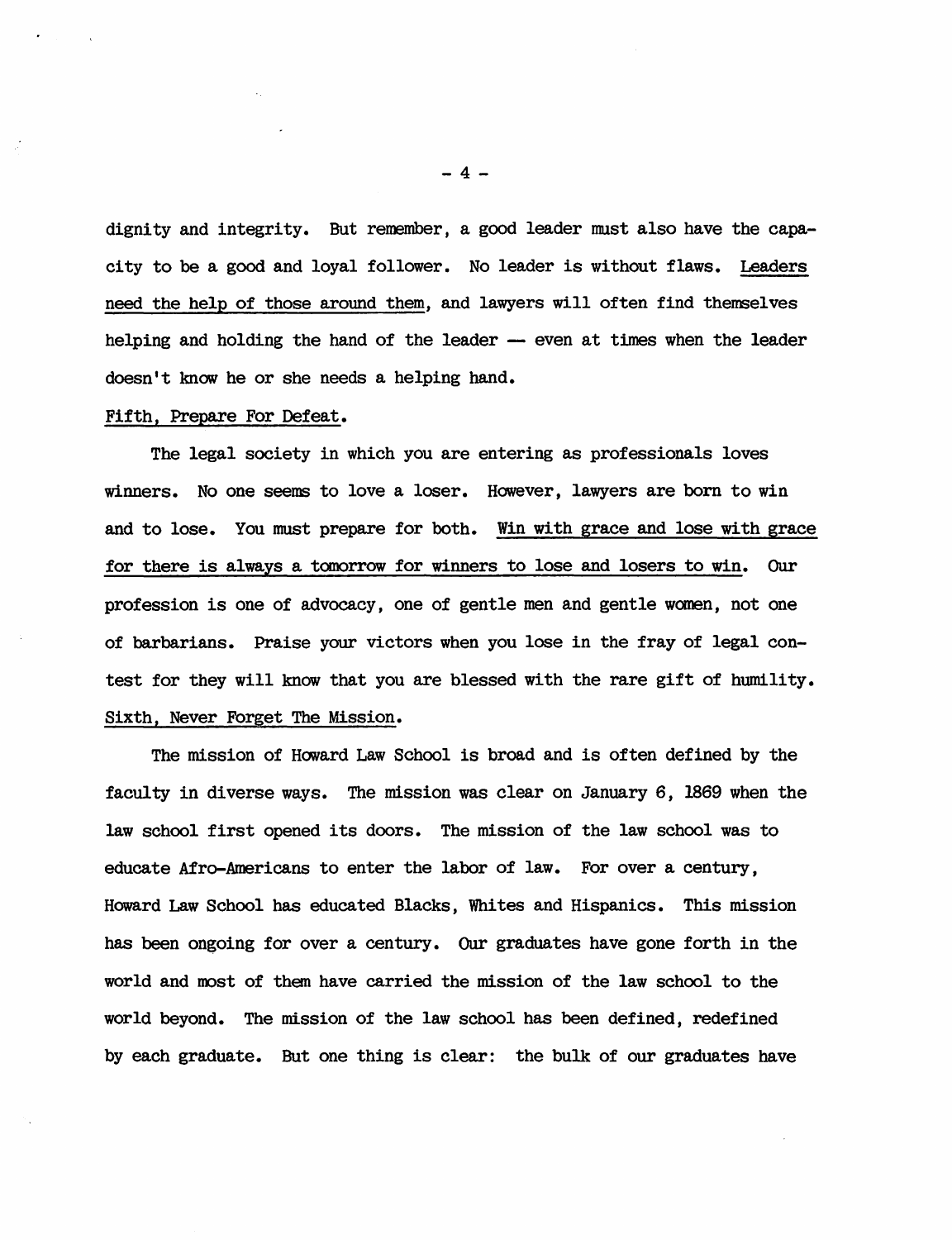made a difference in the world. Our law graduates have changed the course of American law in virtually every state in the nation. Our graduates have preserved the rule of law -- and by their presence -- enhanced the moral basis upon which our constitutional democracy has been allowed to function. The Law Class of 1985 can do no less because history will judge the path that you take. The mission of the law school will be felt in the legal profession only to the extent that you enter the labor of law with a mind and a special commitment to make a difference. Never forget the mission of the law school which is now in your hands.

On May 9th, 1985 the Law Class of 1985 bestowed a significant gift on the law school. You gave a bust of Dr. Charles Hamilton Houston to the law school. Thank you for your generosity. Today, you will also honor Professor Herbert O. Reid, Sr., the distinguished Charles Hamilton Houston Professor of Law. Herbert Reid has exalted the mission of the law school as a law teacher for nearly half a century. You honor us all by recognizing him today, as well as the Hon. Luke Moore, the Hon. William Benson Bryant, Julian Dugas, and George Windsor, who teach the trial practice course. Finally, Pass This Blessing On.

I close these remarks in the spirit of Ollie May Cooper for not enough attention has been given to the distinguished women who have been graduated from the law school. Ms. Cooper was the 13th wanan to be graduated from the law school in 1921. I'm not going to give you a bibliographical sketch of her life. This is neither the time or place for that. I simply want to

leave you with her words.

$$
-5 -
$$